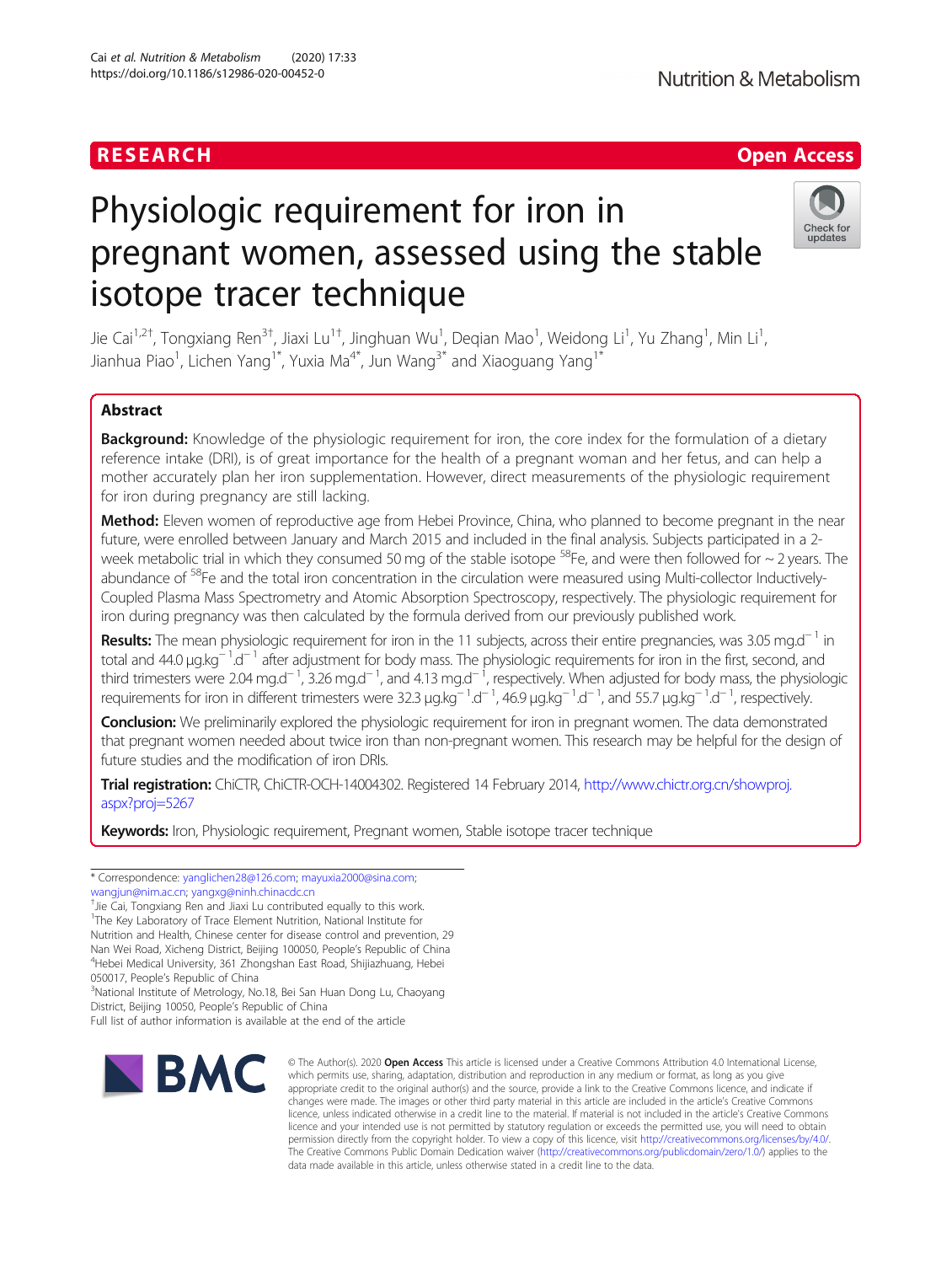#### Introduction

The nutritional status of pregnant women with respect to iron is of great importance for both maternal health and fetal nutrition, and inadequate supply of iron leads to iron deficiency anemia (IDA). According to the World Health Organization report on anemia [[1\]](#page-7-0), 38.2% of pregnant women worldwide develop anemia, predominantly as a result of iron deficiency (ID), and the Chinese national nutrition survey has shown that the prevalence of anemia in pregnant women in China was 17.2% in 2010–2012 [\[2](#page-7-0)], indicating that the iron status of pregnant women around the world is sub-optimal.

During pregnancy, the physiologic demand for iron increases markedly because of the expansion of red blood cell mass, and the requirement to secure an adequate iron supply for placental function and the growing fetus [[3\]](#page-7-0). The iron store of pregnant women is often insufficient to meet these great requirements [[4\]](#page-7-0), and if combined with inadequate iron absorption, this gives rise to ID, and potentially IDA. IDA can lead to a series of negative health outcomes, such as low birth mass [\[5](#page-7-0)] and higher mortality of parturient mothers and newborns  $[6, 7]$  $[6, 7]$  $[6, 7]$  $[6, 7]$  $[6, 7]$ . In recent years, iron supplementation has been widely recommended for pregnant women to prevent IDA [[8\]](#page-7-0), but the level of supplementation is important, because excessive iron intake is also associated with health problems, such as cardiovascular disease, pancreatic damage, neurological disease and cancers [\[9](#page-7-0)–[11](#page-7-0)]. The appropriate level of iron supplementation is dependent on the use of accurate dietary reference intakes (DRIs), a set of recommended values calculated based on measured physiologic requirements and absorption rates. However, due to the lack of direct experimental data regarding the physiologic requirement for iron in pregnant women, the iron DRIs that are currently in use are derived from values calculated for nonpregnant women, which based on the direct experimental data for men [[12](#page-7-0)].

After absorbed by body, most of iron combines with the globin and then exists in red blood cells to participate in oxygen transport, while a small part of iron exists in myoglobin to participate in tissue respiration or be stored for emergency needs [[13,](#page-7-0) [14\]](#page-7-0). There is no controlled mechanism in human body for the excretion of iron and the iron balance mainly relies on the regulation by iron absorption [\[13](#page-7-0), [15\]](#page-7-0). Most iron is excreted by the digestive tract and a very small amount of iron is excreted in urine and sweat  $[16]$  $[16]$ . The menstruation and pregnancy bleeding of women will also excrete iron. The physiologic requirement for iron in adult men with a stable body mass is usually regarded as being equal to iron loss [[12\]](#page-7-0).

Measurements of the physiologic requirement for iron have already been carried out in toddlers, young men, and non-pregnant women  $[16–19]$  $[16–19]$  $[16–19]$  $[16–19]$ , but not in pregnant women. These studies all have used an iron isotope, whether radioactive or stable, to trace the daily loss of iron and extrapolate the physiologic requirement for the study participants  $[16–19]$  $[16–19]$  $[16–19]$  $[16–19]$  $[16–19]$ . With technologic progress and improvements in ethical standards, the use of the stable isotopes,  $57Fe$  and  $58Fe$ , has completely replaced the use of radioisotopes in recent years  $[18, 19]$  $[18, 19]$  $[18, 19]$  $[18, 19]$ . We have used 58Fe to establish an appropriate means of calculating the iron physiologic requirement in young adults and women of child-bearing age  $[18, 20]$  $[18, 20]$  $[18, 20]$ . In this study, we aimed to use this approach to assess the physiologic requirements for pregnant women for the first time.

#### Materials and methods

#### Subjects and experimental design

Eighty-two non-pregnant women of reproductive age lived in Xingtang County, Hebei Province, were planned to be enrolled in this study between January and March 2015. Participants were included if they were aged 20– 35 years and planned to become pregnant in the near future. Potential participants were excluded if they: 1. had a disease that could affect iron absorption or metabolism (such as malabsorption, gastrointestinal ulcer, or inflammatory disease), or had abnormal iron nutritional status; 2. regularly took medication that could affect iron absorption or metabolism; 3. they were already pregnant before the study or menstruating during the metabolic trial.

After 2 days of adaptation, a 2-week metabolic trial began during which they consumed  $58$ Fe in their meals, in order to trace their iron metabolism. It was anticipated that the women would become pregnant after the absorbed iron had equilibrated within their bodies. Participants who then gave birth were followed for 3 months after delivery. The participants who did not become pregnant during the study were also followed for about 2 years and the results of them were published in the previous article  $[20]$ . The flow chart of this study was shown in Fig. [1](#page-2-0).

The participants consumed <sup>58</sup>Fe in meals in the form of <sup>58</sup>FeSO<sub>4</sub>, 10 times over 5 days, providing a total of  $\sim$ 50 mg, at the beginning of the trial. During this 2-week period, the participants stayed in arranged accommodation to ensure compliance with the regimen. Diet and stool samples during the 2-week metabolic trial were collected every day to quantify the absorption of iron according to the metabolic balance method. Venous blood samples were collected to measure the <sup>58</sup>Fe abundance and total iron concentration at the beginning and the ending of the metabolic trial. After the metabolic trial,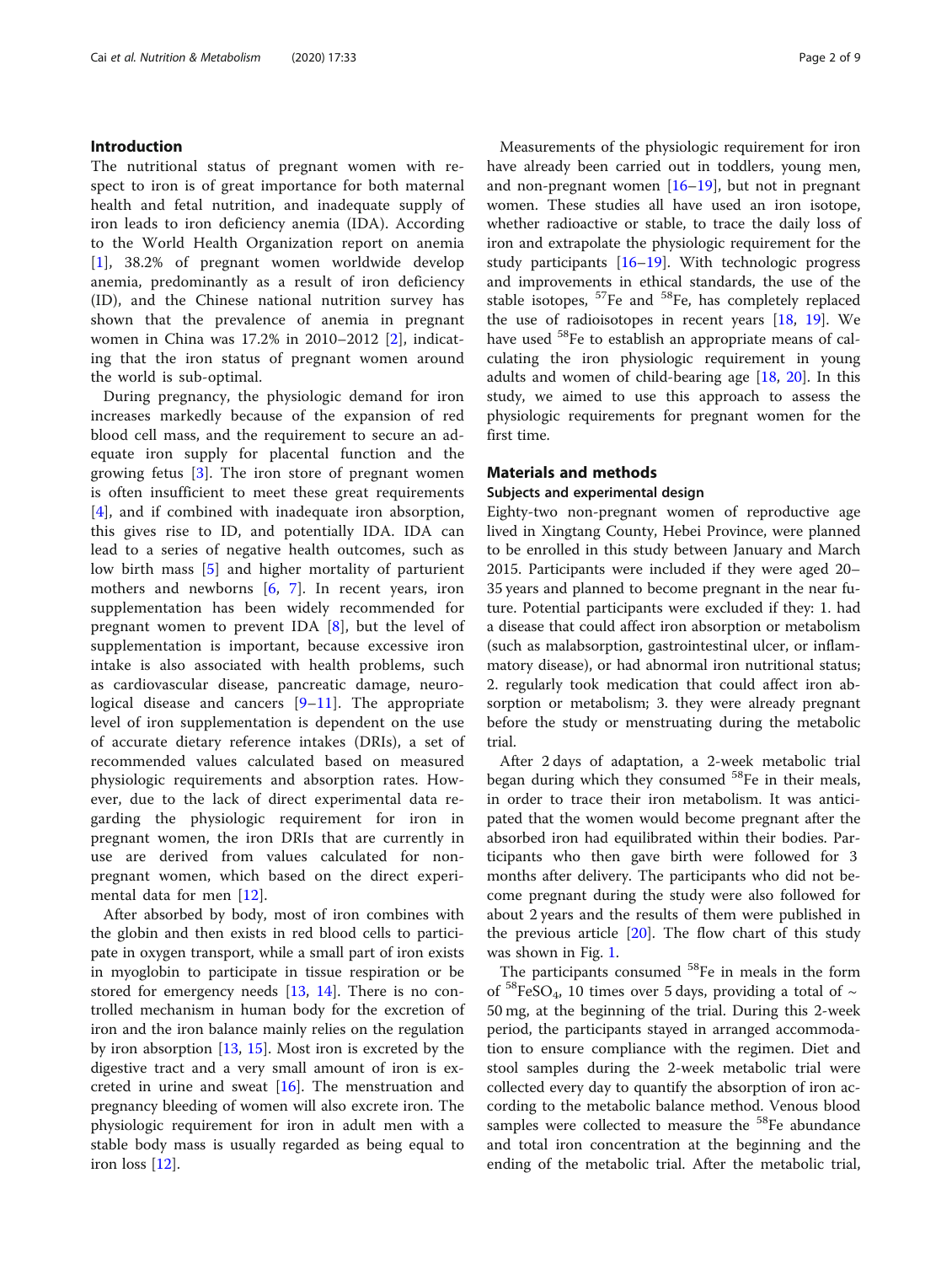<span id="page-2-0"></span>

participants would still be followed and provide venous blood samples at the first month, second month, forth month and every 4 months. Throughout the follow-up period, close attention was paid to the health of the participants, to ensure that they did not exhibit symptoms related to blood loss or abnormal iron metabolism. The trial was approved by the Ethics Committee of the National Institute of Nutrition and Health, Chinese Centers for Disease Control and Prevention, and registered at the Chinese Clinical Trial Registry (No: ChiCTR-OCH-14004302). Written informed consent was obtained from all subjects prior to their participation.

#### Sample analysis

Blood samples were initially acid-digested using a Microwave Digestion System (Mars 6, GEM, USA) and 70%  $HNO<sub>3</sub>$  solution. The digestion procedure was as follows:

120 °C: ramp 6 min, hold 5 min; 150 °C: ramp 5 min, hold 15 min; 190 °C: ramp 5 min, hold 30 min; 1600 W. Total iron concentration was quantified using atomic absorption spectroscopy (AAS) (PinAAcle 900, PerkinElmer). The abundance of <sup>58</sup>Fe was analyzed using multicollector inductively-coupled plasma mass spectrometry (MC-ICP-MS), and a standard-sample bracketing method. A mixture of argon and  $H_2$  was used as the collision gas to eliminate interference [\[21](#page-7-0)]. Under optimized conditions, the precision was 0.01–0.03% (relative standard deviation, RSD). Iron biochemical indices were measured using an automated iron biochemical analyzer (Hitach7180, Japan): serum ferritin (SF), unsaturated iron-binding capacity (UIBC), serum iron (SI), and transferrin (TRF). Inflammatory markers were also measured (C-reactive protein (CRP) and α- acid glycoprotein (α-AGP)).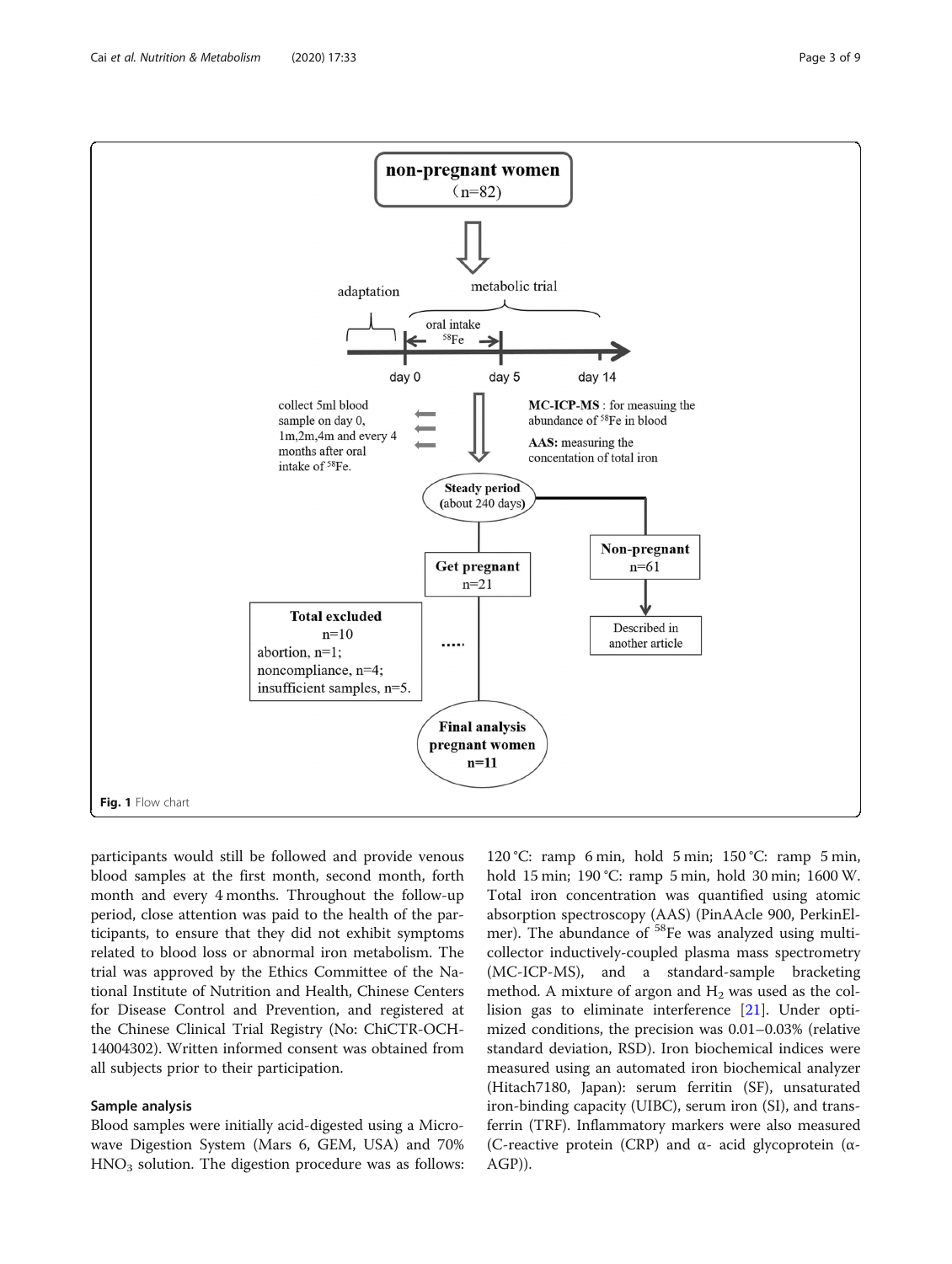#### Calculations

The following formula was used to calculate the physiologic requirement for iron, which was based on the change in abundance of 58Fe during a set period of time, and the calculation of the mean iron requirement across various time periods. The formula was derived in our previously published work [\[18](#page-7-0)].

$$
R = T \times V \times (P_i - P_{i+t}) \div t
$$
  
 
$$
\div [(P_i + P_{i+t})/2 - NA] \div C
$$
 (1)

where T is the total iron concentration in the blood (mg.  $L^{-1}$ ),  $P_i$  is the isotopic abundance on day i, NA is the natural abundance of the isotope, t is the study period (days), R is the daily loss or intake of iron (mg), and V is the blood volume (L), which was calculated using the formula published by Carlsen and Bruun [[22](#page-7-0)]:

 $V$  (ml) = (45.2 + 25.3 × exp.(– 0.0198 × DDW)) × BM (kg), where DDW =  $100 \times (BM (kg) - 7.582 \times exp.(0.01309 \times$ BH (cm))) / 7.090(0.01309  $\times$  BH (cm)).

C is the iron circulation rate (the proportion of iron in the blood compared with that in the entire body), which was previously calculated to be 80.4% for non-pregnant women. Further details are given in Table S1.

We were unable to measure the body mass of every individual in each trimester of pregnancy. Therefore, we estimated the body mass in specific trimester of pregnancy using the measured baseline body mass and the expected increase in mass in each trimester of pregnancy according to the American Medical Association data [[23\]](#page-7-0). The expected increase in mass varies with BMI, such that the mean expected weekly mass gains are 0.22 kg, 0.28 kg, 0.425 kg, and 0.51 kg when the BMI is > 30  $\text{kg}.\text{(m}^2\text{)}^{-1}$ , 25.0–29.9 kg.(m<sup>2</sup>)<sup>–1</sup>, 18.5–24.9 kg.(m<sup>2</sup>)<sup>–1</sup>, and < 18.5 kg. $(m^2)^{-1}$ , respectively (Table S2).

#### Statistical analysis

Statistical analysis was performed using SAS 9.3 (SAS Institute Inc., Cary, NC, USA). The normality of the data was assessed using the Kolmogorov-Smirnoff test. Variables that conform to a normal distribution are expressed as mean ± SD and others are expressed as median (lower quartile, upper quartile). Differences between two groups were evaluated using Student's t-test and among more than two groups using Analysis of Variance (ANOVA). The rank sum test was used to compare CRP and TFR values on different days.  $P < 0.05$ was considered to represent statistical significance.

#### Results

#### Baseline information and follow-up

At the beginning of the study, 82 non-pregnant women were enrolled, and 21 became pregnant during followup. Of these 21, one underwent a spontaneous abortion in her first trimester, no blood samples were obtained from four, and only one blood sample was obtained from five participants, which was insufficient to contribute to the iron requirement calculation. Therefore, 11 participants remained for whom data derived from two or more blood samples could be included in the analysis. The abundance of <sup>58</sup>Fe was measured in blood samples from these 11 pregnant women. As shown in Fig. [2](#page-4-0), the abundance of 58Fe increased rapidly after consumption of the isotope began, peaked at around 20 days, and remained stable for after 240 days.

The mean height was 157.5 cm at baseline, the mean body mass was 62.5 kg, the mean BMI was 24.8  $\text{kg} \cdot (\text{m}^2)^{-1}$ , the mean age was 27 years, and the median time from the commencement of the study to getting pregnant was 335 days. Additional information is shown in Table [1.](#page-4-0)

### Monitoring of the iron nutritional status of the participants

We measured iron biochemical indicators in these 11 pregnant women to evaluate their iron nutritional status in each trimester of pregnancy. The test results of 20 serum samples (more than one sample per person) showed that most of them were within the normal range  $(SF:12 ~ √ 150 \mu g$ . L<sup>-1</sup>, UIBC:31.0 ~ 51.0 μmol. L<sup>-1</sup>, SI:9.0– 27.0 μmol. L<sup>-1</sup>, TRF:1.93 3.98 g.L<sup>-1</sup>, CRP:<5 mg. L<sup>-1</sup>, α-AGP:0.55 ~  $1.4$  g.L<sup>-1</sup>) in each trimester (Table [2\)](#page-5-0).

#### Physiologic requirement for iron in pregnant women

Blood samples from two adjacent time points were selected to calculate the physiologic requirement for iron. The mean physiologic requirement across the entire pregnancy of the 11 participants was 3.05 mg.d<sup>-1</sup> and the mean requirement adjusted for body mass was  $44.0 \,\mu\text{g}.\text{kg}^{-1}.\text{d}^{-1}$ . The detailed findings are shown in Table [3.](#page-5-0)

The physiologic requirements for iron in the first, second, and third trimesters were 2.04 mg.d<sup>-1</sup>, 3.26 mg.d<sup>-1</sup>, and 4.13 mg.d<sup>-1</sup>, respectively. When adjusted for body mass, the requirements were  $32.3 \mu g kg^{-1} d^{-1}$ , 46.9 μg.kg<sup>-1</sup>.d<sup>-1</sup>, and 55.7 μg.kg<sup>-1</sup>.d<sup>-1</sup>, respectively. Both the raw and adjusted iron requirements changed with the progression of pregnancy were shown in Table [4](#page-6-0) and Fig. [3](#page-6-0).

#### **Discussion**

The iron nutritional status of the pregnant women in the present study was in the normal range throughout their pregnancies. The physiologic changes that occur during pregnancy include changes in the requirement for and metabolism of iron. In addition to a requirement for iron to support the greater blood volume, pregnant women also require additional iron to supply the fetus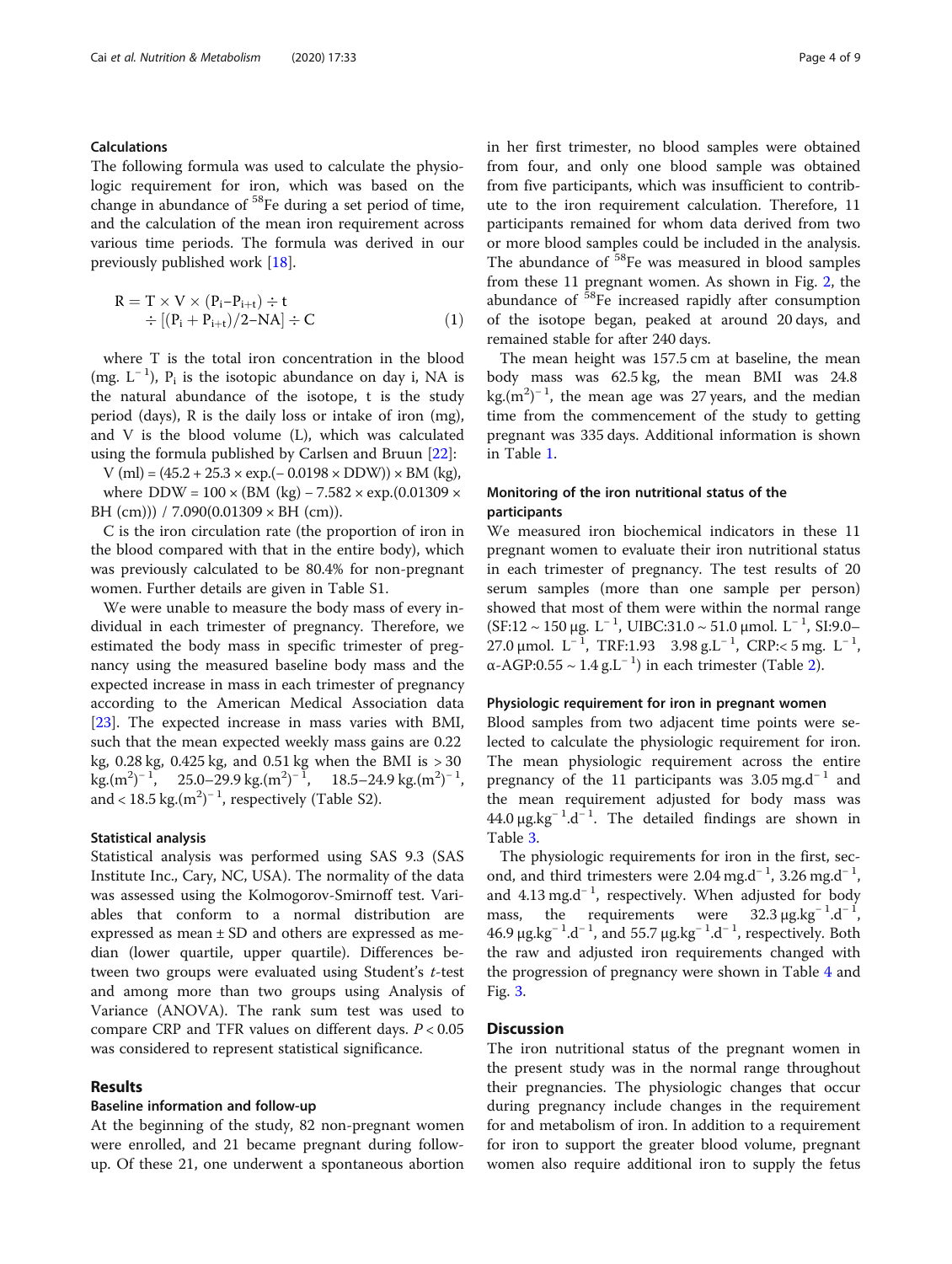<span id="page-4-0"></span>

and placenta, and to create a reserve to replace that lost during childbirth. Previous studies have shown that SF and SI concentrations gradually decrease during pregnancy [[24,](#page-7-0) [25\]](#page-7-0), while serum TFR can slightly increase by the third trimester in iron-replete individuals [[26\]](#page-8-0). Most of the iron transfer to the fetus occurs during the third trimester [\[27\]](#page-8-0), which coincides with the lowest maternal hepcidin expression, permitting the maximum rate of iron supply to the maternal circulation, also facilitated by the steady increase in maternal TFR production during pregnancy [[26](#page-8-0)]. The findings for the 11 pregnant women in our study

showed no consistent trend, mainly because the data obtained during each trimester were not from the same individuals, and therefore could not reflect accurate longitudinal changes. However, the mean values of the iron biochemical indicators were still capable of demonstrating that the iron nutritional status was normal in the study cohort.

The total physiologic requirements of pregnant women over 18 years old for iron stated in DRIs by the Chinese Society of Nutrition are 1.09 mg.d<sup>-1</sup> in the first trimester, 4.62 mg.d<sup>-1</sup> in the second trimester, and 5.50 mg.d<sup>-1</sup> in the third trimester [\[28](#page-8-0)]. The requirements

Table 1 Baseline Information of Subjects

| ID         | Height (cm)     | Weight (kg)       | BMI (kg. $(m^2)^{-1}$ ) | Age (y)    | Pregnancy from when trial started (day) |
|------------|-----------------|-------------------|-------------------------|------------|-----------------------------------------|
| A5         | 160.7           | 84.55             | 32.74                   | 31         | 158                                     |
| A11        | 166.0           | 52.40             | 19.00                   | 24         | 120                                     |
| A13        | 167.7           | 87.15             | 30.90                   | 29         | 91                                      |
| A23        | 158.2           | 53.50             | 21.30                   | 27         | 335                                     |
| A26        | 159.7           | 55.65             | 21.80                   | 31         | 422                                     |
| A32        | 154.8           | 59.90             | 25.00                   | 22         | 336                                     |
| A36        | 151.2           | 64.18             | 25.06                   | 30         | 419                                     |
| <b>B15</b> | 152.3           | 61.03             | 26.31                   | 25         | 360                                     |
| <b>B23</b> | 159.3           | 67.19             | 26.48                   | 29         | 139                                     |
| <b>B29</b> | 150.6           | 46.35             | 20.44                   | 26         | 75                                      |
| <b>B45</b> | 152.0           | 55.03             | 23.82                   | 24         | 458                                     |
| Average    | $157.5 \pm 5.6$ | $62.45 \pm 12.34$ | $24.80 \pm 4.05$        | $27 \pm 3$ | 335 (130, 390)                          |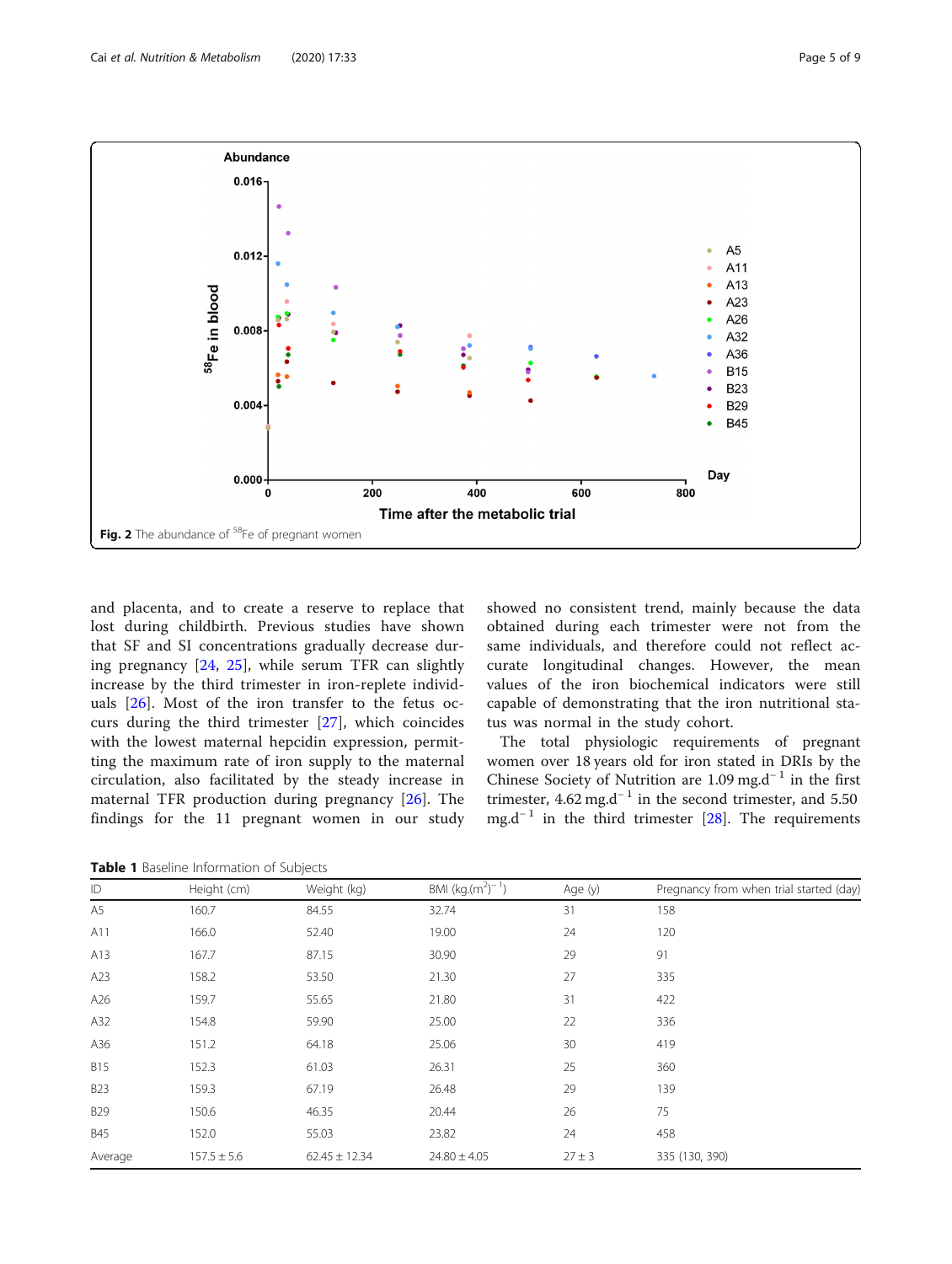| Trimester | N | SF<br>(µg. L   | UIBC ( $\mu$ mol. $L^{-1}$ ) | (umol. $L^{-1}$ ) | TRF<br>$(Q.L^{-1})$ | CRP<br>(mg. $L^{-1}$ | $\alpha$ -AGP (g.L <sup>-1</sup> ) |
|-----------|---|----------------|------------------------------|-------------------|---------------------|----------------------|------------------------------------|
| First     |   | $12.57 + 6.73$ | $25.71 + 10.78$              | $10.51 + 6.31$    | 1.9(1.04, 2.05)     | 0.3(0.2,0.8)         | $0.6 \pm 0.2$                      |
| Second    |   | $12.71 + 5.41$ | $43.71 + 19.15$              | $9.11 + 2.84$     | 2.39 (2.05,2.67)    | 3.6(1.8.5.7)         | $0.6 \pm 0.2$                      |
| Third     |   | $20.8 + 31.43$ | $31.67 + 19.11$              | $12.7 + 13.87$    | 2.32 (1.88,2.55)    | 4.1(1.8.5.1)         | $0.6 \pm 0.6$                      |

<span id="page-5-0"></span>Table 2 Iron Nutritional Status of Pregnant Women

calculated in our study demonstrate a consistent trend towards an increase with the progress of pregnancy. However, we have shown a higher requirement in the first trimester and a lower requirement in the second and third trimesters than the Chinese DRIs. Due to the small sample size of each trimester, this part of the content could be further verified in the future researches. At present, the DRIs for the iron requirement of pregnant women from the USA and Canada [\[12](#page-7-0)], Australia and New Zealand [[29](#page-8-0)], Japan [\[30](#page-8-0)], and Southeast Asia [[31](#page-8-0)] have all been estimated using the basal loss of iron in men or non-pregnant women, rather than using data derived from direct measurements conducted in pregnant women.

Although no previous studies have performed measurements in pregnant women, the requirements for toddlers, adult men, and non-pregnant women have been reported [[16](#page-7-0)–[20,](#page-7-0) [32,](#page-8-0) [33](#page-8-0)]. These showed the mean requirements to be  $\sim 1 \text{ mg.d}^{-1}$  and  $14 \mu\text{g.kg}^{-1}$ .  $d^{-1}$  for adult men, and  $1.2 \sim 1.5$  mg.d<sup>-1</sup> and  $21 \sim$ 24 μg.kg<sup>-1</sup>.d<sup>-1</sup> for women at reproductive age. The present study has shown that the mean requirement for pregnant women across their entire pregnancies is  $3.05 \text{ mg.d}^{-1}$ , and  $44.0 \mu\text{g.kg}^{-1}\text{.d}^{-1}$  after adjustment for body mass, which is about two times the iron requirement for women at reproductive age. The greater need for iron in pregnant women can mainly be ascribed to the expansion of maternal blood volume, the demands of tissue synthesis in the fetus, and the creation of an iron reserve during pregnancy. Meanwhile, pregnant women do not lose iron as a result of menstruation, which offsets the additional requirement for iron to a certain extent.

The present study assessed the physiologic requirement for iron of pregnant women for the first time. However, it also had some limitations. Firstly, pregnant women demonstrate modifications to their usual iron metabolism, but there is few evidence to suggest that they are in iron homeostasis and that their mean daily iron loss is similar to their iron requirement. Because of the lack of existing methods to evaluate the physiologic requirement for iron in pregnant women, we adopted the method used for studying adult men and non-pregnant women, which should be further validated in the future. Secondly, we estimated the body mass of the participants in their three trimesters because we were unable to obtain their actual body masses during the follow-up period, which might negatively affect the accuracy of the data.

Table 3 Physiologic Requirements for Iron in 11 Pregnant Women

| ID                | Trimester | Baseline weight (kg) | Baseline BMI (kg. $(m^2)^{-1}$ ) | Estimated weight in<br>calculation period (kg) | Iron physiological<br>requirement $(\mu q.d^{-1})$ | Iron physiological requirements<br>adjusted by weight $(\mu q.kq^{-1}.d^{-1})$ |
|-------------------|-----------|----------------------|----------------------------------|------------------------------------------------|----------------------------------------------------|--------------------------------------------------------------------------------|
| A5                | Second    | 84.55                | 32.74                            | 89.55                                          | 3714.41                                            | 41.48                                                                          |
| A11               | First     | 52.40                | 19.00                            | 60.69                                          | 1143.55                                            | 18.84                                                                          |
| A13               | Third     | 87.15                | 30.90                            | 94.25                                          | 3842.51                                            | 40.77                                                                          |
| A23               | Second    | 53.50                | 21.30                            | 60.15                                          | 3556.91                                            | 59.14                                                                          |
| A26               | Second    | 55.65                | 21.80                            | 64.39                                          | 3752.52                                            | 58.28                                                                          |
| A32               | First     | 59.90                | 25.00                            | 64.24                                          | 820.45                                             | 12.77                                                                          |
| A36               | Second    | 64.18                | 25.06                            | 70.06                                          | 2011.76                                            | 28.72                                                                          |
| <b>B15</b>        | First     | 61.03                | 26.31                            | 64.11                                          | 4813.28                                            | 75.08                                                                          |
| <b>B23</b>        | Third     | 67.19                | 26.48                            | 74.21                                          | 4802.89                                            | 64.72                                                                          |
| <b>B29</b>        | Third     | 46.35                | 20.44                            | 60.89                                          | 3758.01                                            | 61.72                                                                          |
| <b>B45</b>        | First     | 55.03                | 23.82                            | 61.46                                          | 1379.00                                            | 22.44                                                                          |
| $\overline{\chi}$ |           | 62.45                | 24.81                            | 69.45                                          | 3054.12                                            | 43.99                                                                          |
| <b>SD</b>         |           | 12.94                | 4.25                             | 11.93                                          | 1448.40                                            | 21.13                                                                          |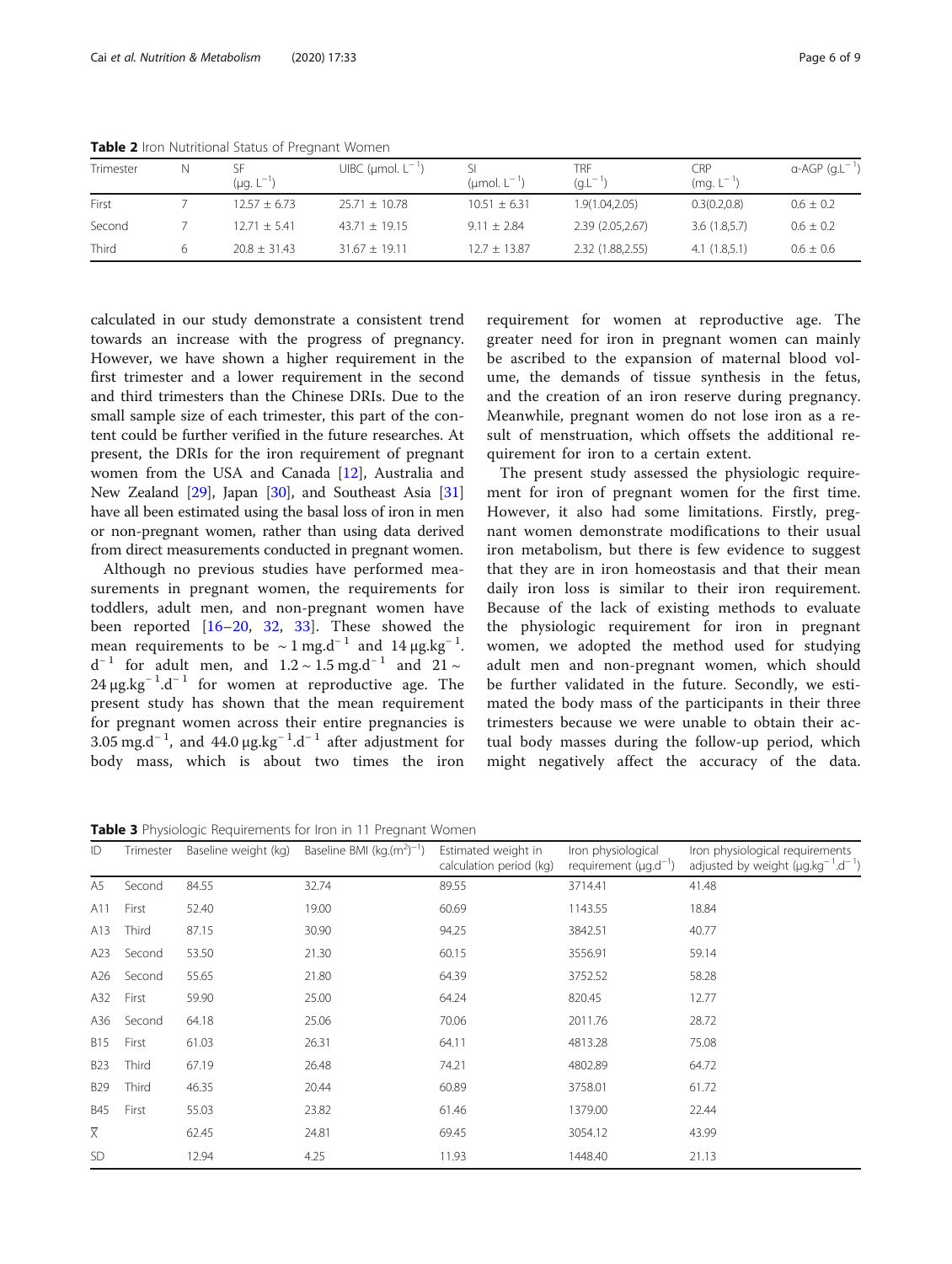| Trimester | Iron physiological requirement $(\mu q.d^{-1})$ | Iron physiological requirements adjusted by weight ( $\mu q.kq^{-1}.d^{-1}$ ) |
|-----------|-------------------------------------------------|-------------------------------------------------------------------------------|
| First     | $2039.07 \pm 1863.59$                           | $32.28 \pm 28.81$                                                             |
| Second    | $3258.90 \pm 835.73$                            | $46.90 + 14.6$                                                                |
| Third     | $4134.47 + 580.41$                              | $55.74 + 13.05$                                                               |

<span id="page-6-0"></span>Table 4 Physiologic Requirements for Iron in Different Pregnancy Periods

Thirdly, because it was difficult to collect blood during pregnancy, we could not calculate the requirements in each trimester for the same individual, in order to make longitudinal comparisons. Thus, the data for the three trimesters reflect a general trend, rather than a precise dynamic change. Furthermore, the sample size of each trimester is relatively small, so we have not made the statistical comparison but just showed the figures. Therefore, the changes of iron demand in different pregnancy periods could be further verified in future researches.

It should be noted that, the special physiological conditions of pregnant women brought difficulties to the trial and follow-up, resulting in the relatively small sample size of this study. Even so, our results are comparable with the same data provided by other studies [[32,](#page-8-0) [33](#page-8-0)]. In fact, the sample size of this type of study is limited by the acceptability of isotopes and the longterm follow-up; for example, the study by Finch in 1959 [[32\]](#page-8-0) only reported the daily iron loss of 12 nonmenstruating women and 6 menstruating women, and in the study by Janet R Hunt in 2009 [[33\]](#page-8-0), there was only 15 menstruating women and 5 postmenopausal women included. The data on pregnant women is even lacking. Despite some limitations, our findings still represent a significant step forward, both with regard to the methodology and the data generated. The calculated physiologic requirements for iron in

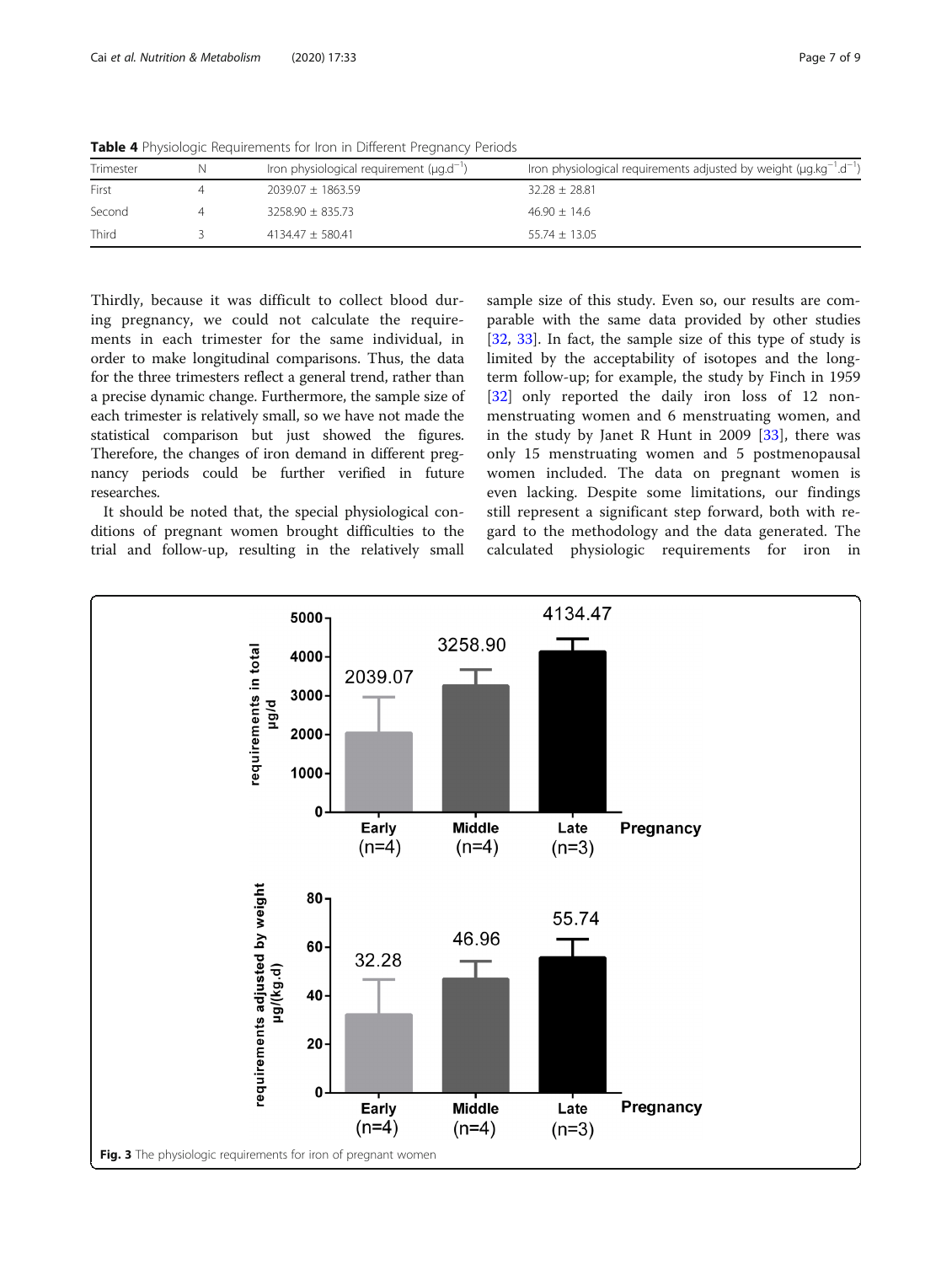<span id="page-7-0"></span>pregnant women might be helpful for the design of future studies and the modification of iron DRIs.

#### Conclusion

In this study, the physiologic requirements for iron in pregnant women were found to be  $3 \text{ mg.d}^{-1}$  and  $44 \mu$ g.kg<sup>-1</sup>.d<sup>-1</sup> across the entire pregnancy, which are about twice of that in non-pregnant women.

#### Supplementary information

Supplementary information accompanies this paper at [https://doi.org/10.](https://doi.org/10.1186/s12986-020-00452-0) [1186/s12986-020-00452-0](https://doi.org/10.1186/s12986-020-00452-0).

Additional file 1: Table S1. The Circulation Rate of Non-pregnant **Women** 

Additional file 2: Table S2. Estimation of Maternal Weight Gain during Pregnancy.

#### Abbreviations

AAS: Atomic Absorption Spectroscopy; ANOVA: Analysis of Variance; α-AGP: α- acid Glycoprotein; CRP: C-reactive Protein; DRI: Dietary Reference Intake; ID: Iron Deficiency; IDA: Iron Deficiency Anemia; MC-ICP-MS: Multicollector Inductively-coupled Plasma Mass Spectrometry; RSD: Relative Standard Deviation; SF: Serum Ferritin; SI: Serum Iron; TRF: Transferrin; UIBC: Unsaturated Iron-binding Capacity

#### Acknowledgements

Not applicable.

#### Authors' contributions

Conceived and designed the experiments: XY LY. Performed the experiments: YM JW TR JL. Analyzed the data: JC TR JL. Contributed reagents/materials/analysis tools: JW DM WL YZ JP ML. Wrote the paper: JC. The author(s) read and approved the final manuscript.

#### Funding

This project was supported by the Key Project of the National Natural Science Foundation of China (grant no.: 81330066) & Sanming Project of Medicine in Shenzhen (no.: SZSM201611017).

#### Availability of data and materials

The datasets used and/or analyzed during the current study are available from the corresponding author on reasonable request.

#### Ethics approval and consent to participate

The trial was approved by the Ethics Committee of the National Institute of Nutrition and Health, Chinese Centers for Disease Control and Prevention. The informed consent was also obtained from all subjects prior to participation.

#### Consent for publication

Not applicable.

#### Competing interests

The authors declare that they have no competing interests.

#### Author details

<sup>1</sup>The Key Laboratory of Trace Element Nutrition, National Institute for Nutrition and Health, Chinese center for disease control and prevention, 29 Nan Wei Road, Xicheng District, Beijing 100050, People's Republic of China. <sup>2</sup> <sup>2</sup>Hospital Management Institute, Zhongnan Hospital of Wuhan University, 169 Donghu Road, Wuchang District, Wuhan, Hubei 430071, People's Republic of China. <sup>3</sup>National Institute of Metrology, No.18, Bei San Huan Dong Lu, Chaoyang District, Beijing 10050, People's Republic of China. <sup>4</sup> <sup>4</sup>Hebei Medical University, 361 Zhongshan East Road, Shijiazhuang, Hebei 050017, People's Republic of China.

Received: 23 October 2019 Accepted: 13 April 2020 Published online: 21 April 2020

#### References

- 1. Organization WH. THE GLOBAL PREVALENCE OF ANAEMIA IN 2011. Geneva: WHO; 2015.
- 2. Yu W, Jile C. Monitoring of nutritional and health status of Chinese residents: a comprehensive report for 2010–2013 years. 1st ed. Beijing: Peking University Medical Press; 2016.
- 3. Milman N, Taylor CL, Merkel J, Brannon PM. Iron status in pregnant women and women of reproductive age in Europe. Am J Clin Nutr. 2017;106:1655S-62S.
- 4. McMahon LP. Iron deficiency in pregnancy, obstetric medicine. 3rd ed; 2010.
- 5. Rasmussen K. Is There a Causal Relationship between Iron Deficiency or Iron-Deficiency Anemia and Weight at Birth, Length of Gestation and Perinatal Mortality? J Nutr. 2001;131:590S–601S. discussion 601S–603S.
- 6. Brabin BJ, Premji Z, Verhoeff F. An analysis of anemia and child mortality. J Nutr. 2001;131:636S–45S. discussion 646S–648S.
- 7. Brabin BJ, Hakimi M, Pelletier D. An analysis of anemia and pregnancyrelated maternal mortality. J Nutr. 2001;131:604S–14S. discussion 614S–615S.
- 8. Taylor CL, Brannon PM. Introduction to workshop on iron screening and supplementation in iron-replete pregnant women and young children. Am J Clin Nutr. 2017;106:1547S–54S.
- 9. Lieu PT, Heiskala M, Peterson PA, Yang Y. The roles of iron in health and disease. Mol Asp Med. 2001;22:1–87.
- 10. Ribeiro JR, Marques VB, Nunes DO, Stefanon I, Dos SL. Chronic iron overload induces functional and structural vascular changes in small resistance arteries via NADPH oxidase-dependent O2(−) production. Toxicol Lett. 2017; 279:43–52.
- 11. Santos GA, Cruzado VL, Macias CN, Linares GT, Rodriguez FM. Unnoticed iron overload leading to irreversible pancreatic damage. Nefrologia. 2018;38: 223–4.
- 12. Micronutrients IOMU. Dietary Reference Intakes for Vitamin A, Vitamin K, Arsenic, Boron, Chromium, Copper, Iodine, Iron, Manganese, Molybdenum, Nickel, Silicon, Vanadium, and Zinc. Washington (DC): National Academies Press (US); 2001.
- 13. Wallace DF. The regulation of Iron absorption and homeostasis. Clin Biochem Rev. 2016;37:51–62.
- 14. Hahn PF, Bale WF, Lawrence EO, Whipple GH. Radioactive iron and its metabolism in Anemia : its absorption, transportation, and utilization. J Exp Med. 1939;69:739–53.
- 15. Hurrell R, Egli I. Iron bioavailability and dietary reference values. Am J Clin Nutr. 2010;91:1461S–7S.
- 16. Green R, Charlton R, Seftel H, Bothwell T, Mayet F, Adams B, et al. Body iron excretion in man: a collaborative study. Am J Med. 1968;45:336–53.
- 17. Saito H, Sargent TR, Parker HG, Lawrence JH. Whole-body iron loss in normal man measured with a gamma spectrometer. J Nucl Med. 1964;5: 571–80.
- 18. Cai J, Ren T, Zhang Y, Wang Z, Gou L, Huang Z, et al. Iron physiological requirements in Chinese adults assessed by the stable isotope labeling technique. Nutr Metab (Lond). 2018;15:29.
- 19. Fomon SJ, Nelson SE, Serfass RE, Ziegler EE. Absorption and loss of iron in toddlers are highly correlated. J Nutr. 2005;135:771–7.
- 20. Lu J, Cai J, Ren T, Wu J, Mao D, Li W, et al. Physiological requirements for iron in women of reproductive age assessed by the stable isotope tracer technique. Nutr Metab (Lond). 2019;16:55.
- 21. Zhou T, Zhao M, Wang J, Lu H. Absolute measurements and certified reference material for iron isotopes using multiple-collector inductively coupled mass spectrometry. Rapid Commun Mass Spectrom. 2008;22: 717–20.
- 22. Carlsen O, Bruun P. A method for determination of normal or abnormal blood volume in patients subjected to radionuclide cardiography. Scand J Clin Lab Invest. 1990;50:63–7.
- 23. YA RK. Weight gain during pregnancy: reexamining the guidelines: Washington DC: National Academy Press; 2009.
- 24. Larsson A, Palm M, Hansson LO, Axelsson O. Reference values for clinical chemistry tests during normal pregnancy. BJOG. 2008;115:874–81.
- 25. Milman N, Bergholt T, Byg KE, Eriksen L, Hvas AM. Reference intervals for haematological variables during normal pregnancy and postpartum in 434 healthy Danish women. Eur J Haematol. 2007;79:39–46.